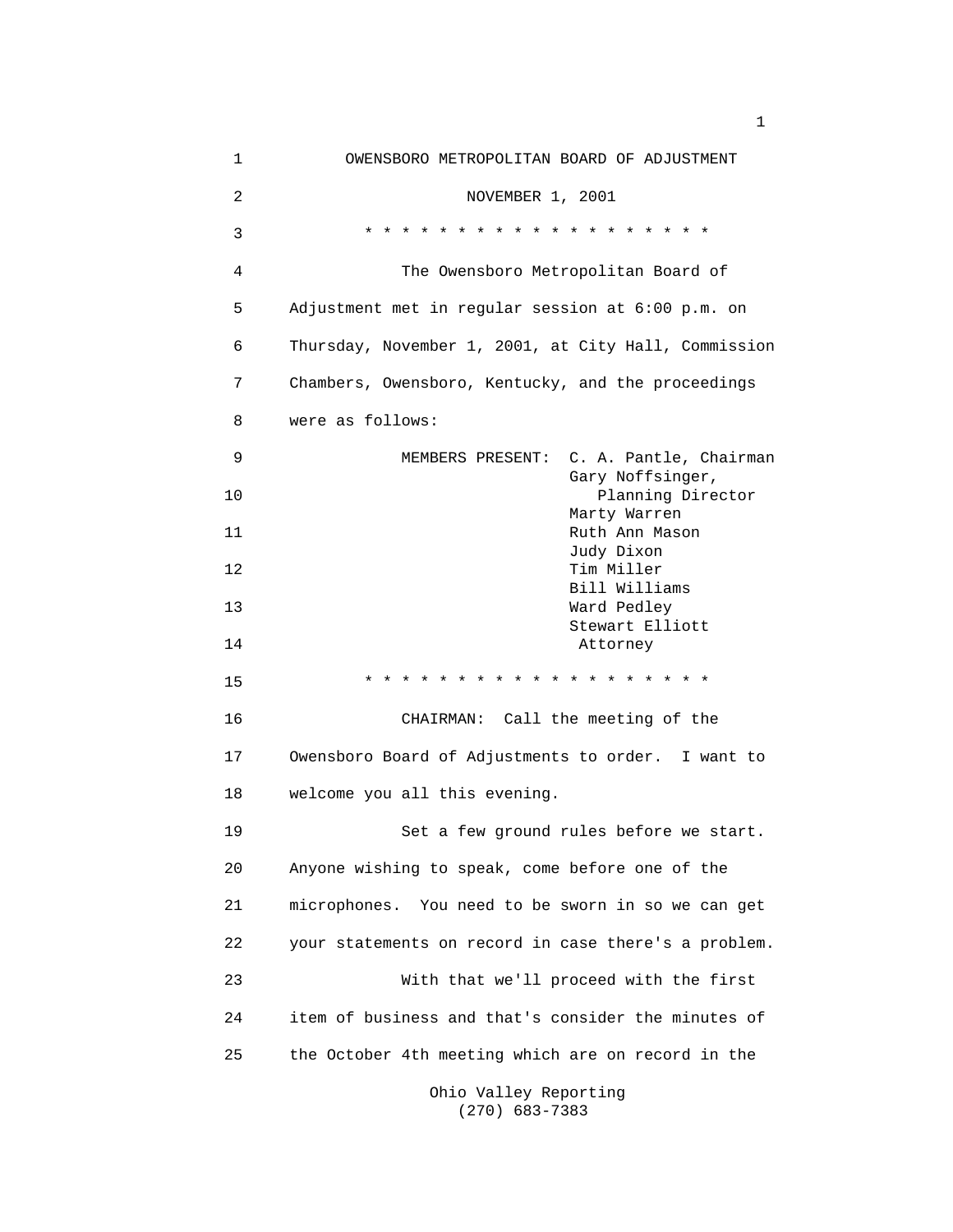1 office. There hasn't been any problems found with 2 them. Anybody have any questions? 3 (NO RESPONSE) 4 CHAIRMAN: If not, Chair will entertain a 5 motion to dispose of it. 6 MR. WARREN: Motion to approve the minutes 7 as written. 8 MS. MASON: Second. 9 CHAIRMAN: A motion has been made and a 10 second. All in favor say aye. 11 (ALL BOARD MEMBERS PRESENT RESPONDED AYE.) 12 CHAIRMAN: Motion carries. 13 Next item, sir. 14 ----------------------------------------- 15 CONDITIONAL USE PERMIT 16 ITEM 2 17 11235 Grandview Road, in an A-R zone (Map CO-61) (POSTPONED) 18 Consider request for a Conditional Use Permit in order to construct a 30-foot by 30-foot addition to the 19 existing church building. Reference: Zoning Ordinance, Article 8, Section 8.2B4 20 Applicant: Dawson Memorial Baptist Church c/o Jane Chrisler 21 22 MR. NOFFSINGER: Mr. Chairman, this 23 application has been reviewed by the Planning Staff. 24 It is found to be in order. The addition also 25 includes the construction of a parking lot for Ohio Valley Reporting

(270) 683-7383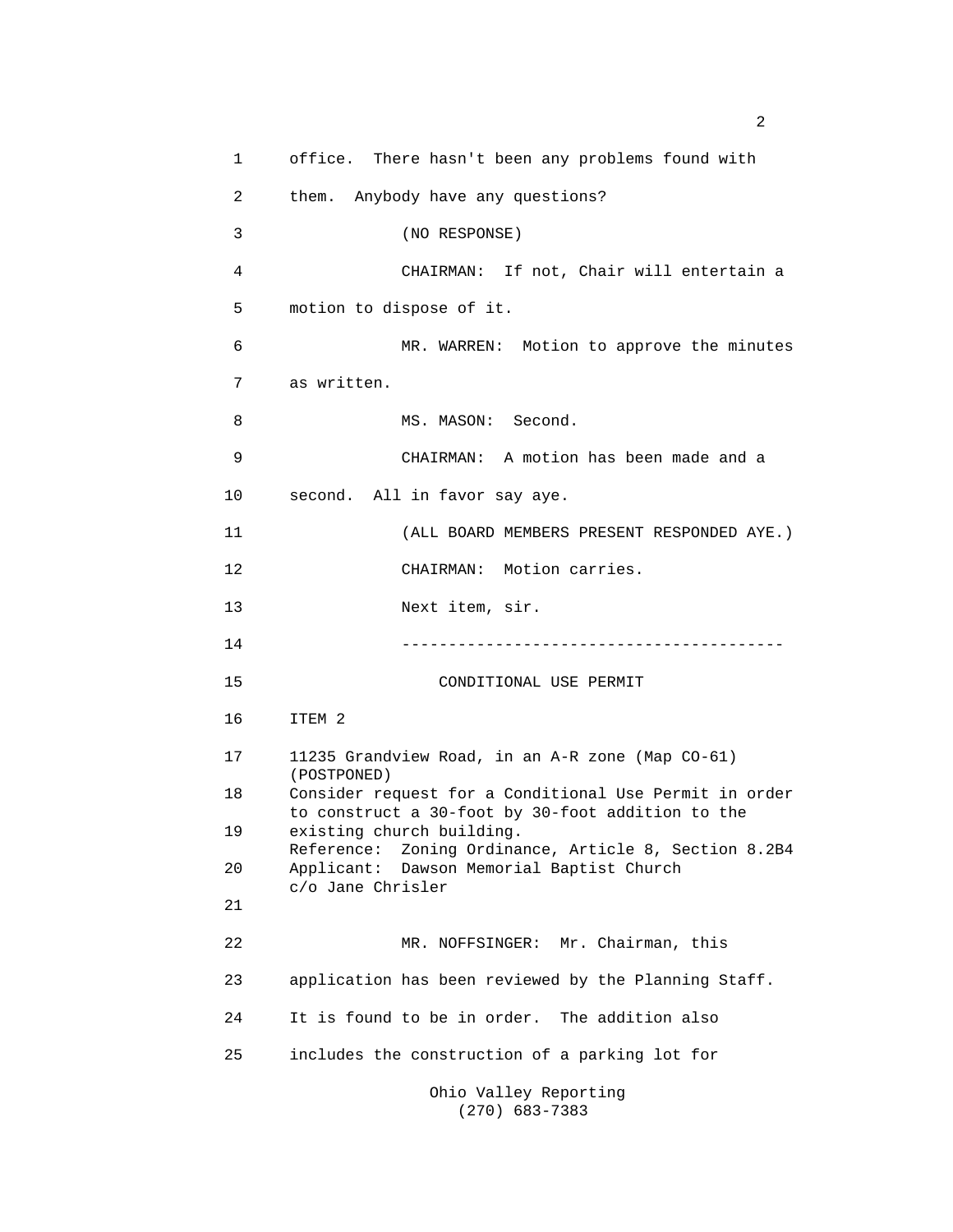1 approximately 19 vehicles on the property. This 2 parking lot will be screened from Grandview Road by a 3 three foot high continuous shrub element. One tree 4 per 40 feet and that will prohibit vehicles from 5 backing directly out onto Grandview Road and will 6 create a parking lot that will have controlled access. 7 I do remind the applicant that if this 8 Conditional Use Permit is approved, that prior to the 9 issuance of a building permit surety will have to be 10 posted for installation of landscape materials that 11 are shown on this plan. 12 Mr. Chairman, it's ready for your 13 consideration. 14 CHAIRMAN: Has there been any objections 15 filed in the office? 16 MR. NOFFSINGER: No, sir. 17 CHAIRMAN: Is there anyone wishing to 18 object to this Conditional Use Permit? 19 (NO RESPONSE) 20 CHAIRMAN: Does the applicant have 21 anything they wish to add or questions? 22 APPLICANT: No, sir. 23 CHAIRMAN: Any board member have any 24 questions or comments? 25 (NO RESPONSE)

Ohio Valley Reporting (270) 683-7383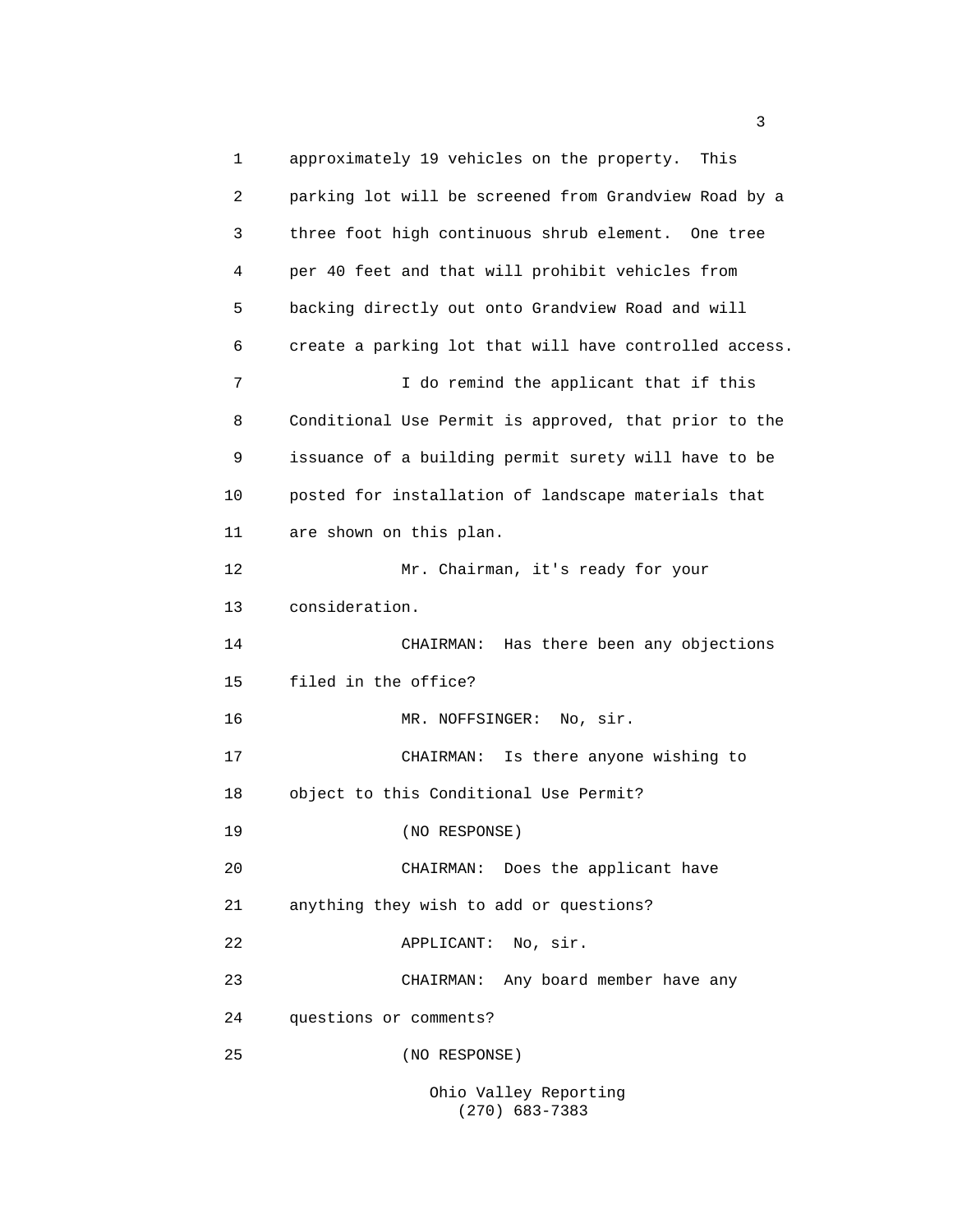1 MR. NOFFSINGER: Mr. Chairman, I would 2 like to present the board members each with a copy of 3 the revised site plan and ask that be entered into the 4 record. 5 CHAIRMAN: So ordered. 6 Hearing no questions or comments, Chair 7 will entertain a motion to dispose of the item. 8 MS. MASON: I make a motion that we 9 approve the Conditional Use Permit. 10 CHAIRMAN: Is there a second? 11 MR. WILLIAMS: Second. 12 CHAIRMAN: Any other discussion? 13 (NO RESPONSE) 14 CHAIRMAN: Hearing none all in favor raise 15 your right hand. 16 (ALL BOARD MEMBERS PRESENT RESPONDED AYE.) 17 CHAIRMAN: Motion carries unanimously. 18 Next item, sir. 19 ----------------------------------------- 20 VARIANCES 21 ITEM 3 22 1201 Nicholas Drive, in a B-4 zone (Map N-63) Consider request for a Variance to reduce the setback 23 from a residential zone from 100 feet to 30 feet in order to construct a veterinarian office building and 24 dog runs. Reference: Zoning Ordinance, Article 8, Section 25 8.216/35 Ohio Valley Reporting

4

(270) 683-7383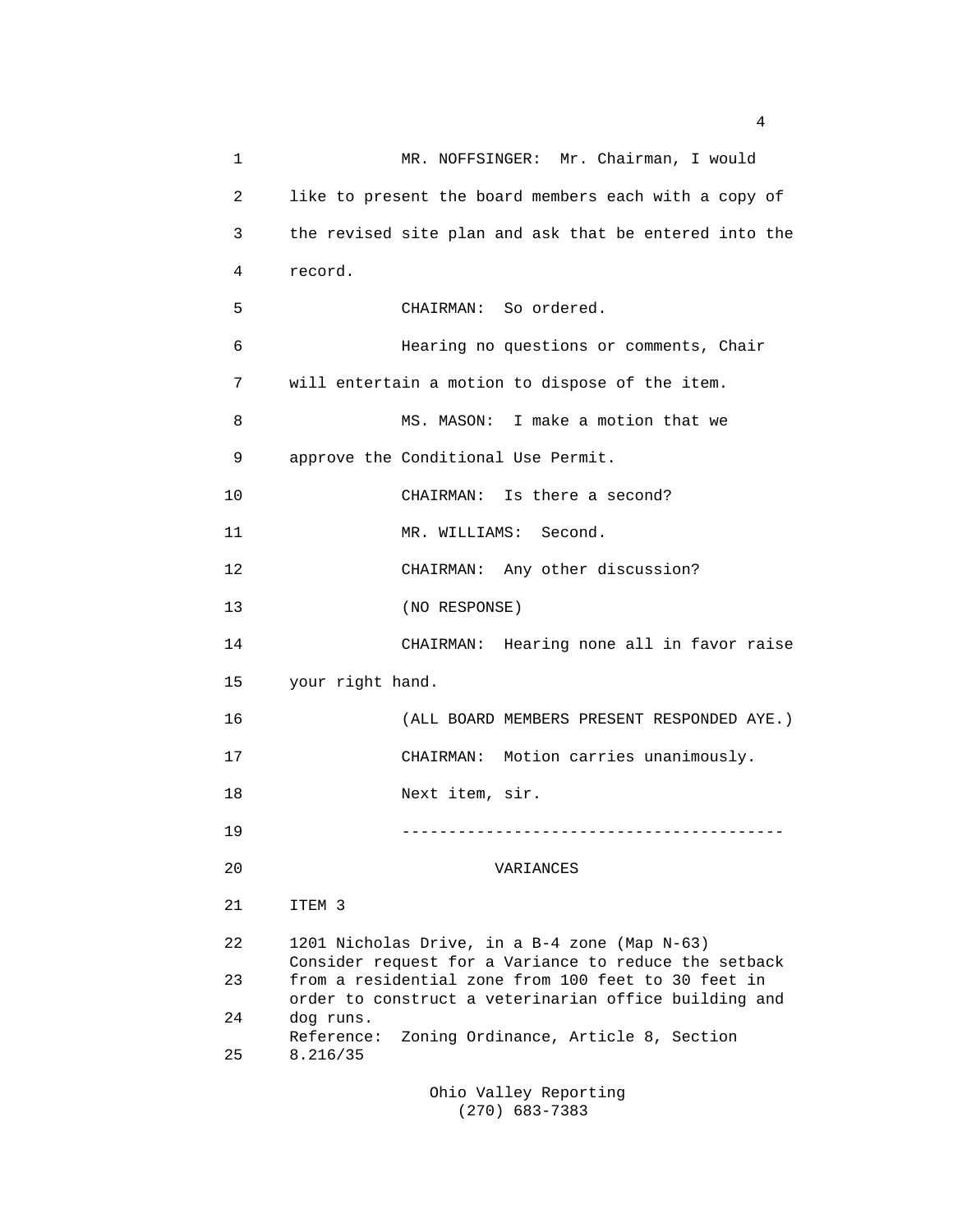1 Applicant: Dr. Chris Hyland, Dr. Ed Leach, and Bertha Goetz Estate c/o Jim Goetz 2 3 MR. NOFFSINGER: Mr. Chairman, this 4 Variance request has been advertised for public 5 hearing at this time. All adjoining property owners 6 have been notified. The application has been reviewed 7 by the Planning Staff. Found to be in order and ready 8 for your consideration. 9 CHAIRMAN: Again, is there any objections 10 filed in the office? 11 MR. NOFFSINGER: No, sir. 12 CHAIRMAN: Is anyone in the audience 13 wishing to speak in opposition of this particular 14 item? 15 (NO RESPONSE) 16 CHAIRMAN: If not, does the applicant have 17 any comments they want to add on that? 18 APPLICANT: No. 19 CHAIRMAN: Any board member have any 20 questions of the applicant? 21 (NO RESPONSE) 22 CHAIRMAN: Hearing none the Chair will 23 entertain a motion to dispose of the item. 24 MR. WILLIAMS: Mr. Chairman, I make a 25 motion we approve this Variance.

Ohio Valley Reporting (270) 683-7383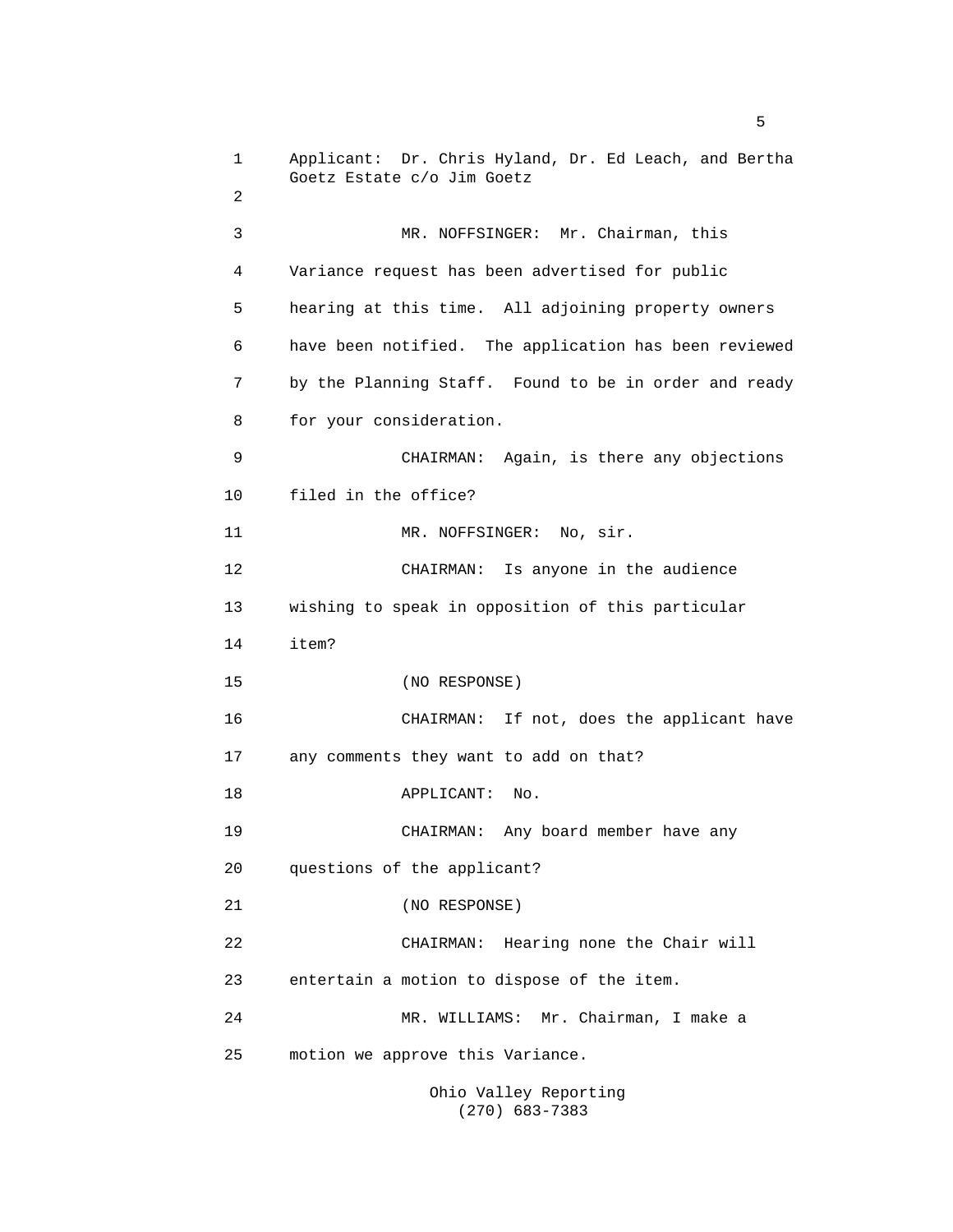1 CHAIRMAN: You've heard the motion. Is 2 there a second? 3 MS. DIXON: Second. 4 CHAIRMAN: Second been made. Any other 5 questions or comments from the board members? 6 MR. NOFFSINGER: Mr. Chairman, I would ask 7 that with that motion that findings as presented in 8 the application be entered into the record as the 9 basis for this variance. 10 CHAIRMAN: So ordered. You want to read 11 them in? 12 MR. NOFFSINGER: I think I should read 13 them. 14 In terms of findings in granting this 15 variance it will not adversely affect the public 16 health, safety or welfare; it will not alter the 17 essential character of the general vicinity; will not 18 cause a hazard or a nuisance to the public; will not 19 allow an unreasonable circumvention of the 20 requirements of the zoning regulations. These 21 findings are based upon the application as presented 22 to this board. 23 CHAIRMAN: You all have heard the findings 24 of facts. Any other questions or comments? 25 (NO RESPONSE)

Ohio Valley Reporting (270) 683-7383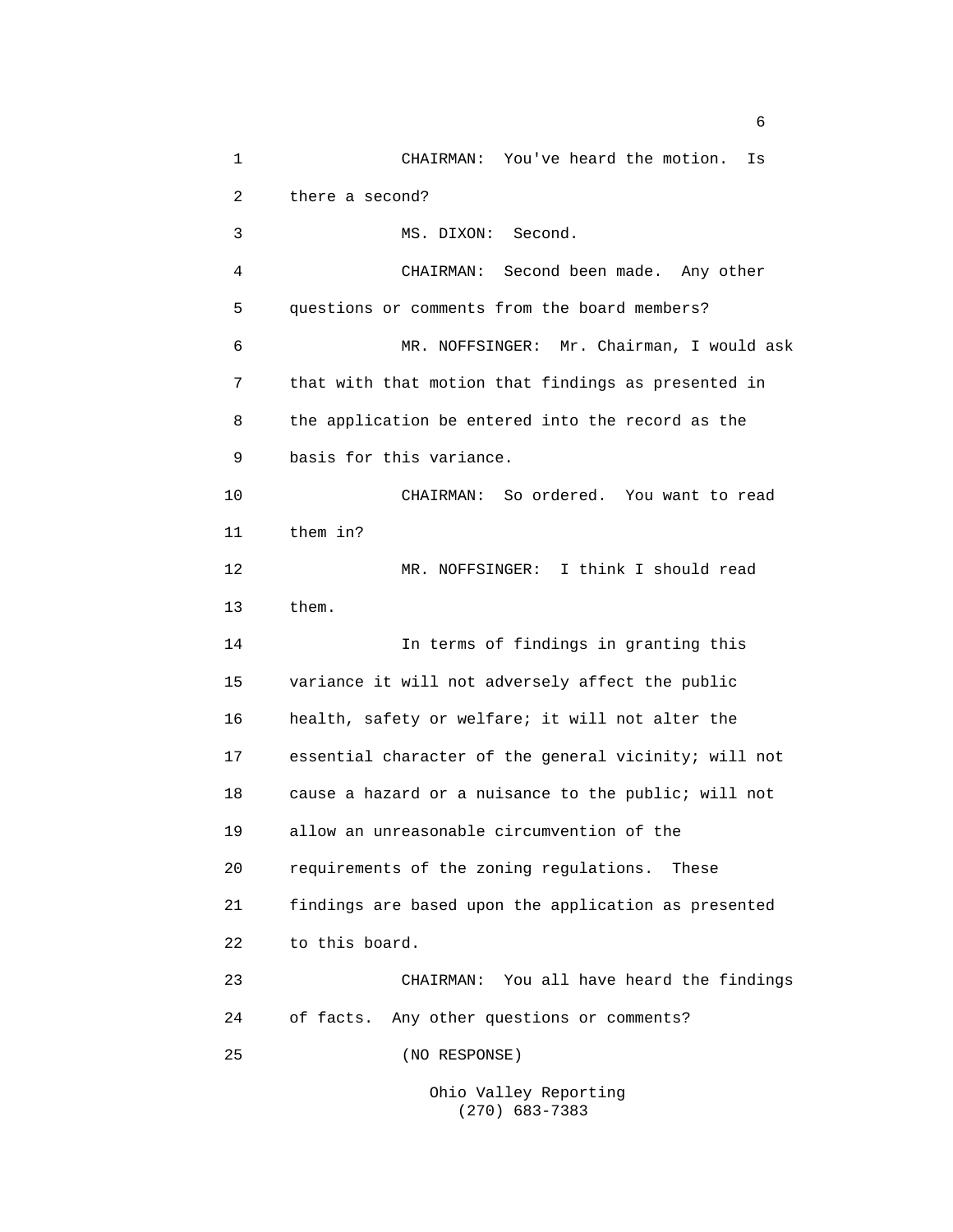1 CHAIRMAN: If not all in favor raise your 2 right hand. 3 (ALL BOARD MEMBERS PRESENT RESPONDED AYE.) 4 CHAIRMAN: Motion carries unanimously. 5 Next item, please. 6 ITEM 4 7 2411 North York Street, in an R-1A zone (Map N-11) Consider request for a Variance to reduce the side 8 yard building setback from 10 feet to 7.5 feet in order to construct an addition to an existing 9 residence. Reference: Zoning Ordinance, Article 8, Section 10 8.5.5(d) Applicant: Byron H. & Virginia S. Omer 11 12 MR. NOFFSINGER: Mr. Chairman, this 13 application has been advertised for public hearing at 14 this time. All adjoining property owners have been 15 notified. The application has been reviewed by the 16 Planning Staff and it's found to be in order. 17 Planning Staff has prepared a recommendation. Each of 18 the board members has been presented a copy of this 19 recommendation. Should this variance be approved, 20 should be approved based upon specific findings of 21 fact. 22 MS. MASON: Mr. Chairman, I need to 23 disqualify myself from this item. 24 CHAIRMAN: Be noted in the record. 25 (MS. MASON DISQUALIFIES HERSELF FROM THIS Ohio Valley Reporting

(270) 683-7383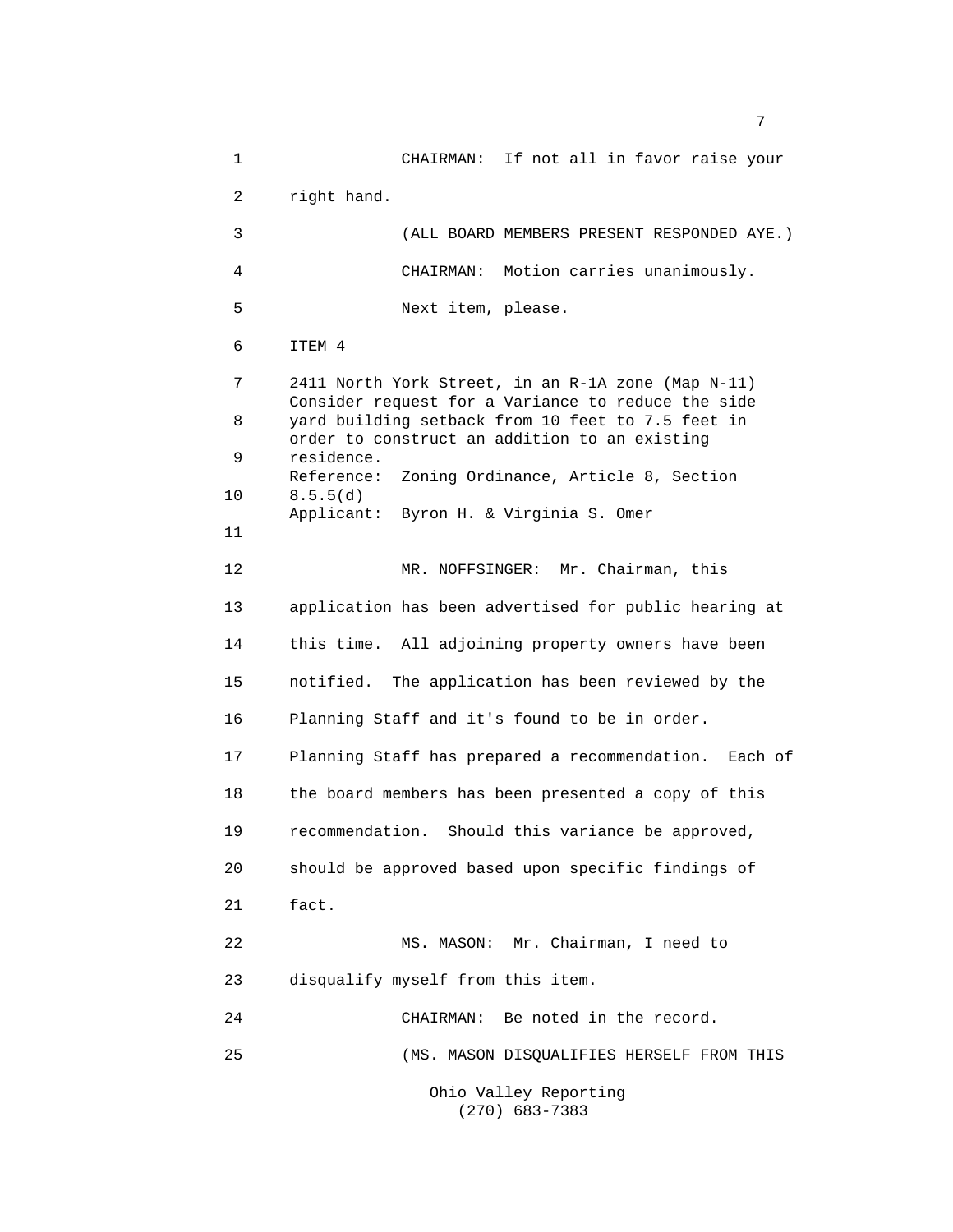1 ITEM AND LEAVES THE ROOM AT THIS TIME.) 2 CHAIRMAN: Is there any objections filed 3 in the office on this application? 4 MR. NOFFSINGER: No, sir. 5 CHAIRMAN: Anyone in the audience wishing 6 to object to this? 7 (NO RESPONSES) 8 CHAIRMAN: Does the applicant have any 9 comments, if they're here, or questions? 10 (NO RESPONSE) 11 CHAIRMAN: Hearing none the Chair will 12 entertain a motion to dispose of the item. 13 MR. PEDLEY: Mr. Chairman, I make a motion 14 for approval based on findings it will not adversely 15 affect the public health, safety or welfare; will not 16 alter the essential character of the general vicinity; 17 will not cause a hazard or a nuisance to the public; 18 will not allow an unreasonable circumvention of the 19 requirements of the zoning regulations. 20 CHAIRMAN: Is there a second? 21 MS. DIXON: Second. 22 CHAIRMAN: Motion been made and a second. 23 Any other comments? 24 (NO RESPONSE) 25 CHAIRMAN: Hearing none all in favor raise Ohio Valley Reporting (270) 683-7383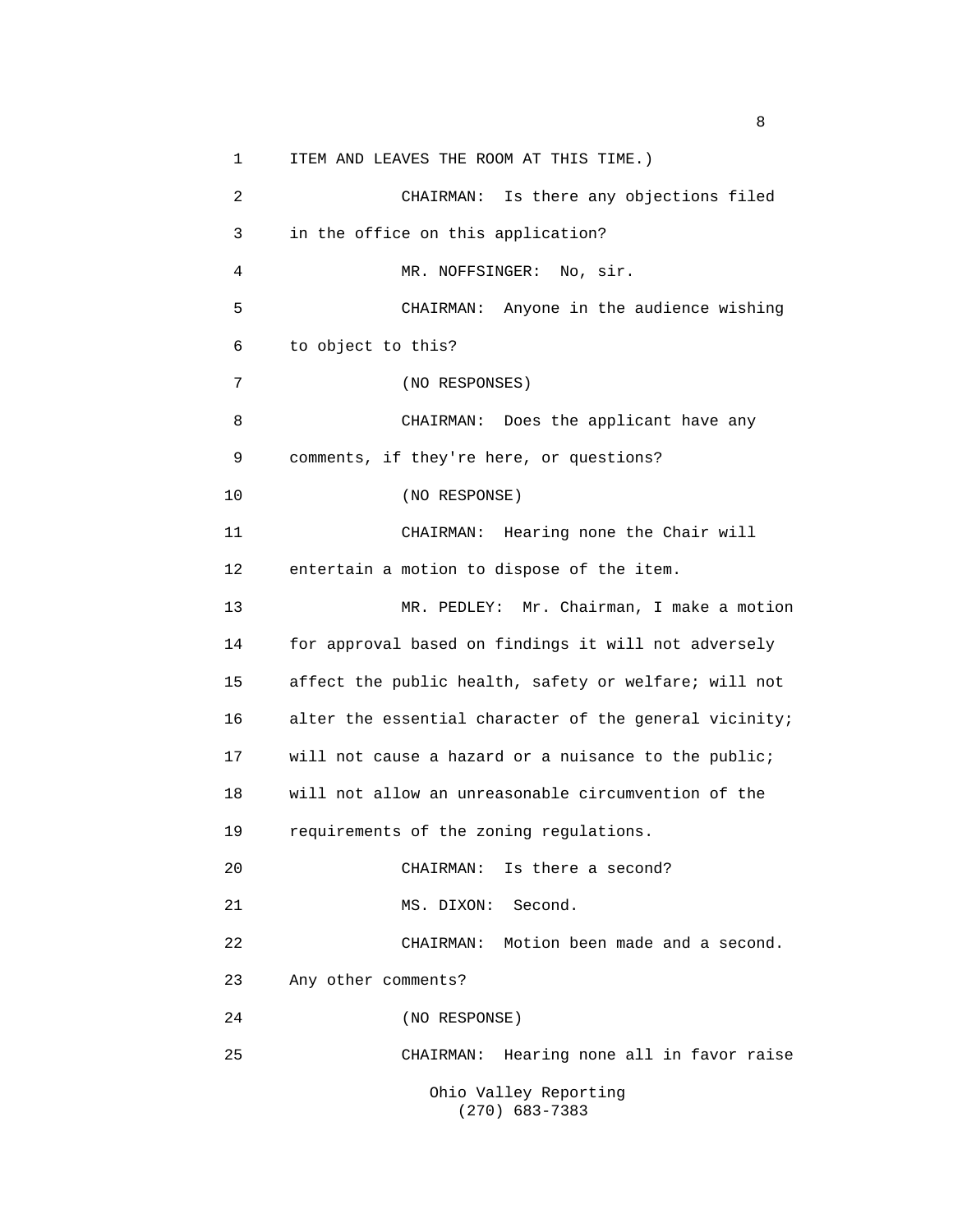1 your right hand.

| $\overline{c}$ |       | (ALL BOARD MEMBERS PRESENT RESPONDED AYE.) |
|----------------|-------|--------------------------------------------|
| 3              |       | CHAIRMAN: Motion carries unanimously.      |
| 4              |       | Entertain one more motion.                 |
| 5              |       | MS. DIXON: Move to adjourn.                |
| 6              |       | MR. WILLIAMS: Second.                      |
| 7              |       | CHAIRMAN: All in favor raise your right    |
| 8              | hand. |                                            |
| 9              |       | (ALL BOARD MEMBERS PRESENT RESPONDED AYE.) |
| 10             |       | CHAIRMAN: Meeting is adjourned.            |
| 11             |       |                                            |
| 12             |       |                                            |
| 13             |       |                                            |
| 14             |       |                                            |
| $15$           |       |                                            |
| 16             |       |                                            |
| 17             |       |                                            |
| 18             |       |                                            |
| 19             |       |                                            |
| 20             |       |                                            |
| 21             |       |                                            |
| 22             |       |                                            |
| 23             |       |                                            |
| 24             |       |                                            |
| 25             |       |                                            |
|                |       |                                            |